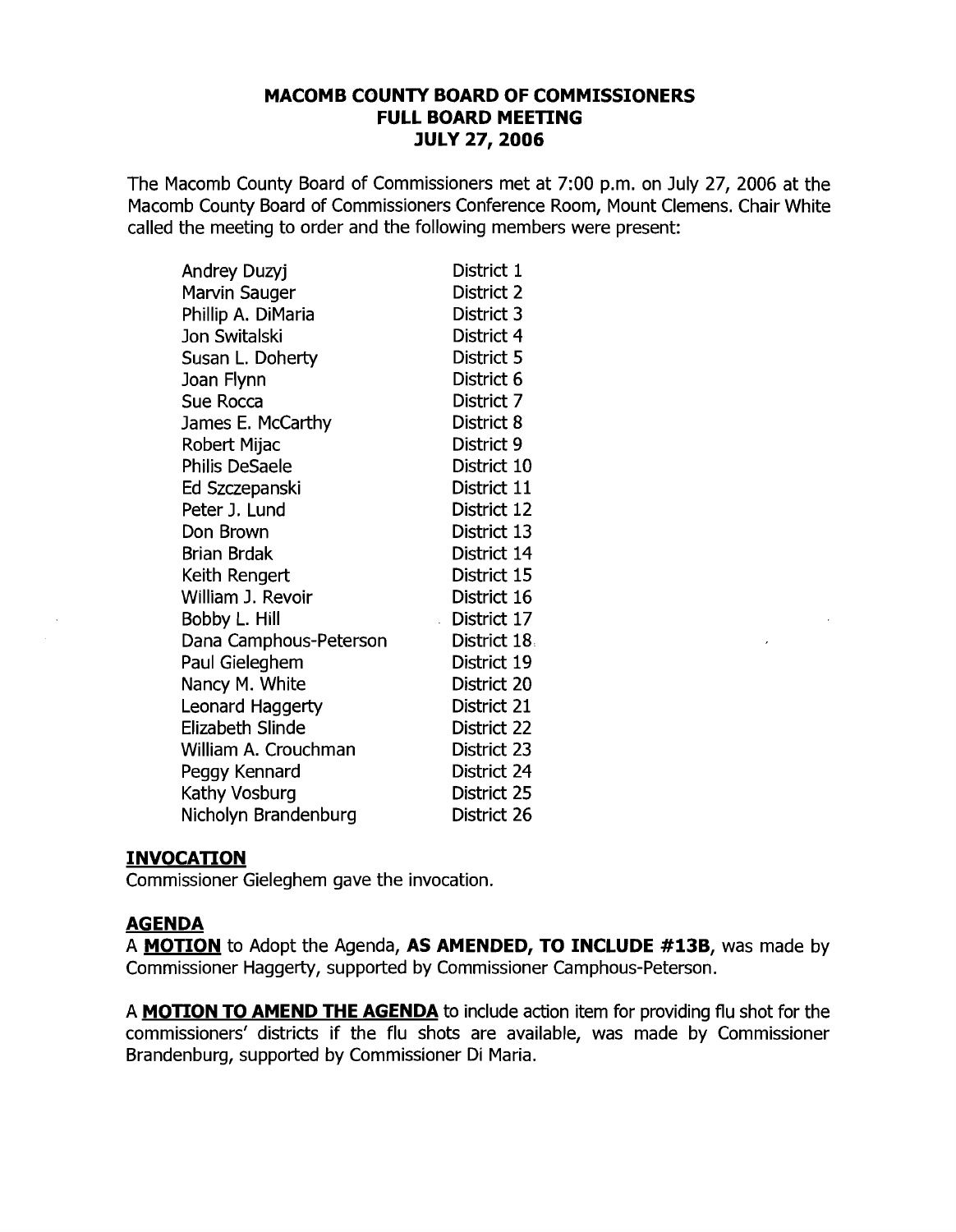Commissioner Brandenburg explained her reasons for adding this item on the agenda.

A discussion ensued.

#### **ROLL CALL VOTE**

|                          | <b>YES</b> | <b>NO</b> |
|--------------------------|------------|-----------|
| <b>BRANDENBURG</b>       | X          |           |
| <b>BRDAK</b>             | x          |           |
| <b>BROWN</b>             |            | Χ         |
| <b>CROUCHMAN</b>         | X          |           |
| <b>DESAELE</b>           |            | χ         |
| DI MARIA                 | X          |           |
| <b>DOHERTY</b>           |            | Χ         |
| <b>DUZYJ</b>             |            | X         |
| <b>FLYNN</b>             |            | X         |
| <b>CAMPHOUS-PETERSON</b> | χ          |           |
| <b>GIELEGHEM</b>         | X          |           |
| <b>HAGGERTY</b>          |            | Χ         |
| <b>HILL</b>              | χ          |           |
| <b>KENNARD</b>           | X          |           |
| <b>McCARTHY</b>          |            | Χ         |
| LUND                     | Χ          |           |
| MIJAC                    | X          |           |
| <b>RENGERT</b>           | X          |           |
| <b>REVOIR</b>            | X          |           |
| <b>ROCCA</b>             | X          |           |
| <b>SAUGER</b>            | X          |           |
| <b>SLINDE</b>            | X          |           |
| <b>SWITALSKI</b>         | X          |           |
| <b>SZCZEPANSKI</b>       | X          |           |
| <b>VOSBURG</b>           | χ          |           |
| <b>WHITE</b>             |            | Χ         |
| <b>TOTAL</b>             | 18         | 8         |

## **THE MOTION TO AMEND THE AGENDA PASSES.**

## **THE AGENDA AS AMENDED CARRIED.**

#### **MINUTES**

A **MOTION** to approve the minutes dated June 15, 2006, was made by Commissioner Szczepanski, supported by Commissioner Revoir, the **MOTION CARRIED.** 

 $\ddot{\phantom{a}}$ 

 $\mathcal{L}_{\mathrm{c}}$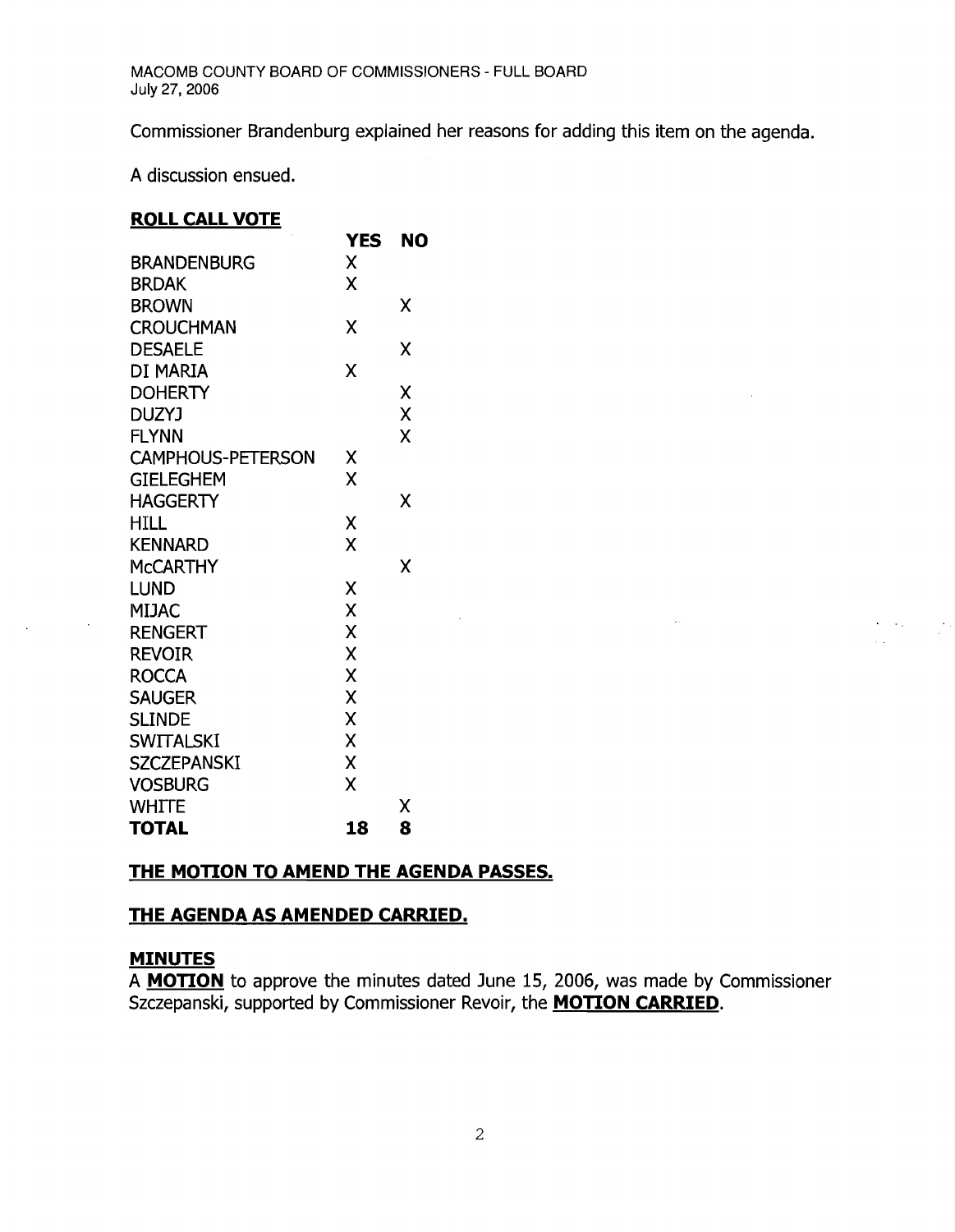#### **PRESENTATION**

Richard Weaver, Director, Veterans Affairs Department presented an Award from the State of Michigan to Master Sergeant Kimberly S. Shatney, Counselor at Macomb County Veterans Services Office for her Outstanding Achievements in Serving the men in women in our Armed Services.

Chair White announced to the employees in the audience that the board is not going to change the parking program at this point, except by increasing the fees 100% from \$8.00 per month to \$16.00 per month; and

For the Veterans' here tonight, a decision was made a couple days ago to *rescind* the original motion to not replace Richard Weaver.

#### **MOMENT OF SILENCE**

Request made by Commissioner Flynn for Maryann Mahaffey, Detroit Councilwoman who died this morning.

Request made by Commissioner Sauger for Retired Macomb County Sheriff Department Inspector, Frank Coluzzi, who suffered a stroke and is in intensive care.

#### **PUBLIC PARTICIPATION**

# **Richard Weaver, Director Veterans' Affairs, 48509 Park Place Drive, Macomb**

Thanked Commissioners' Brown and Di Maria and all the veterans who are here tonight for their outspoken support of the veterans regarding the directors position.

#### **Patrick Daniels, President, American Vietnam Veterans' Chapter 154 23003 Lambrech, Eastpointe**

**Joanna Totty, 31740 Slumber Lane, Fraser Kenneth Aune, 38850 Pardee, Harrison Township Richard Wilhelm, VFW Post Commander, Algonac Nikola Lapajenko, Veterans' Burial Commission, 35375 Kensington, Sterling Heights Frank Blowers, 4989 Skyline Lane, Washington Linda Cueno, Retired1***st* **Sergeant, 43427Labelle, Harrison Township Jim Fernandez, Member VFW Post 3901, Algonac Joseph Meyers, 30408 Bluehill, Roseville Matthew Jenkins, United States Department of Veterans' Affairs, Detroit Richard Burns, 46692 West La Roche, Macomb, Vietnam Veteran Timothy Clinton, 45815 Berthoud Drive, Macomb Township, Vice- President American Vietnam Veterans' Chapter154**  Lawrence Fatalski, 27920 Vogt, St. Clair Shores **Sarah Hutton, 31116 Morgan Drive, Warren Mitchell Malek, 45681 Georgetown, Macomb Township Makayla Kamieso, Sterling Heights**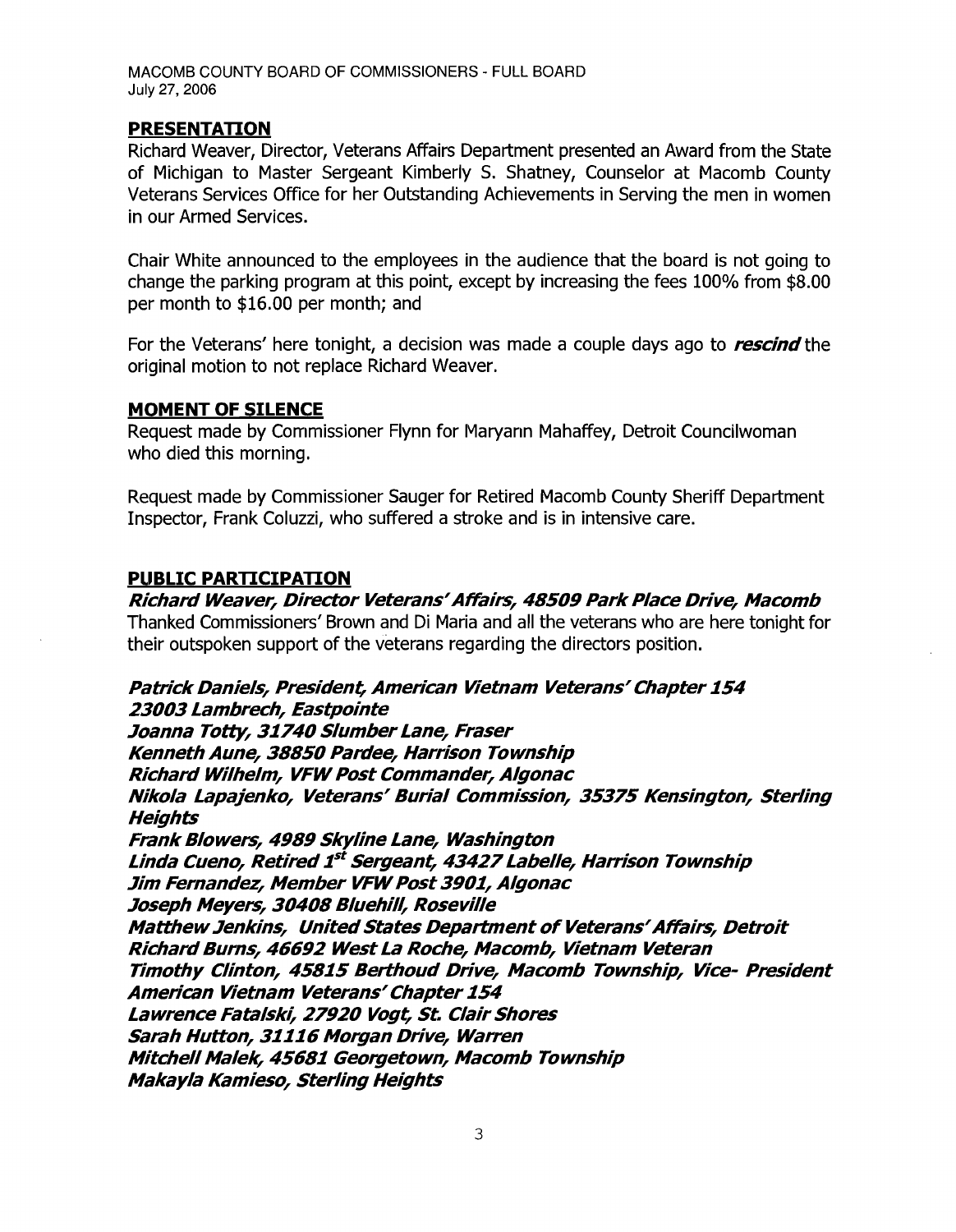Most of the above speakers are United States Veterans'. All these speakers expressed support and need for the Veterans' Affairs Department. Spoke In support of Director Richard Weaver and the fine work his department does. They thanked everyone at the department who has helped so many veterans and their families. High praise for Master Sergeant Kimberly Shatney, counselor at the Veterans' Department. They continued to explain the tremendous need for the services and help from this department for all veterans and for all serving our country in this time of war. They thanked the board for rescinding the motion to eliminate the director position after Mr. Weaver retires.

## **Lee Cadia-Breasbois, 7227 Meisner, Casco Township, Friend of the Court employee**

Read a letter written by Lynn Liberato, Macomb County Friend of the Court Referee regarding the parking structure and the assigned parking.

**JenniferHintz, DisabilityNetwork Oakland/Macomb, 52Inglewood, Mt. Clemens**  This is a non profit organization and are offering heir services to veterans at no charge, so they do not have to wait 6 weeks or longer for help.

**AnthonyLentini, Vice President Golden DentalPlan, 39343 Lori, Sterling Heights**  Spoke in reference of the discount Dental Plan.

## **Gregory Murray, 66 Robertson, Mt. Clemens**

Suggests the commissioners' take the salary of the ombudsman position if they are not going to fill it and hire two counselors for the Veteran's Affairs office.

#### **Sue Jeisen, St. ClairShores**

Suggest cost savings for county  $-$  collect fees owed to the election department of the county clerk.

## **Donald Lobsinger, 26900 Taylor, St. Clair Shores**

Opposed to tonight's moment of silence and expressed his feelings for his opposition.

# **Don Eison, Armada Township Supervisor, 20901 Armada Ridge Road, Armada Charles Bohm, Ray Township Supervisor, 2240729 Mile Road, Ray Township**

Both spoke about cutting the police protection in the northern four townships, Bruce Township, Ray Township, Richmond Township and Armada Township. They have already been cut by 40% according to Sheriff Hackel.

## **COMMITTEE REPORTS BUDGETCOMMITTEE - June** 23, **2006**

The Clerk read the recommendations from the Budget Committee and a **MOTION** was made by Chairperson Crouchman, supported by Vice-Chairperson Revoir, to adopt the committee recommendations.

Commissioner Rengert asked to separate Motion #3. There were **NO** objections.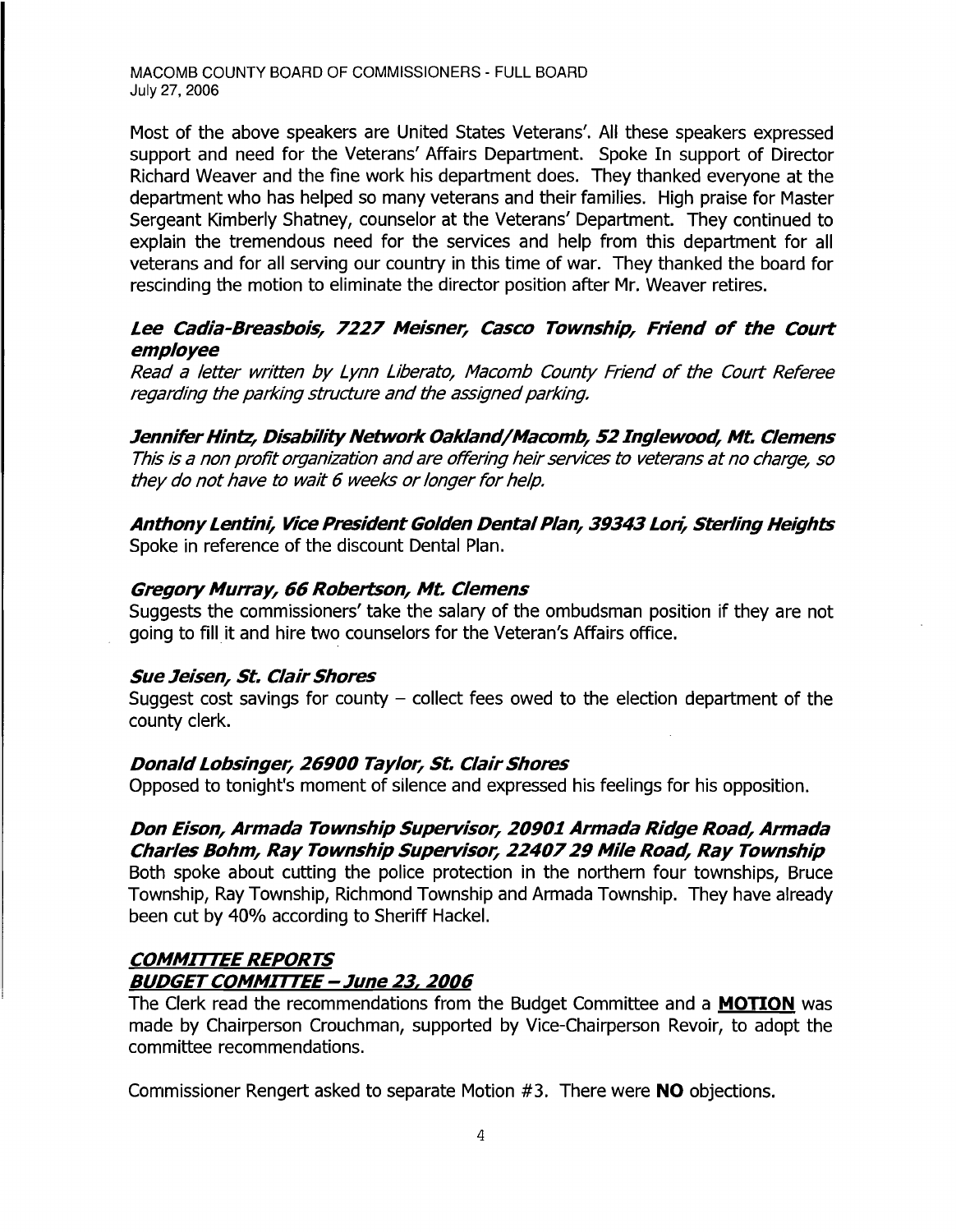A vote was taken on the following:

- 1. AUTHORIZE TO IMPLEMENT THE COST REDUCTION RECOMMENDATION AS OUTLINED IN THE CORRESPONDENCE FROM THE FINANCE DIRECTOR DATED JUNE 16, 2006 PERTAINING TO HIRING FREEZE - \$2,000,000.
- 2. AUTHORIZE TO IMP IN FILE TO THE INTERNATION AS OUTLINED N THE CORLLELY WINTER RELIABLE THE ANCE DIRECTOR DATED JUNE 16, 2006 PERTAINING **NGLEARING FRIEDER IN A PERSON DIRECTOR POSITION,** UPON RETIREMENT OF THE CURRENT BIREGROW  $$85,000.$
- 4. AUTHORIZE TO IMPLEMENT THE COST REDUCTION RECOMMENDATION AS OUTLINED IN THE CORRESPONDENCE FROM THE FINANCE DIRECTOR DATED JUNE 16, 2006 PERTAINING TO MARTHA T. BERRY - REDUCE COUNTY SUBSIDY TO 2005 LEVEL - A REDUCTION OF \$3,327,000. IT WILL BE NECESSARY FOR THE ADMINISTRATION AT MARTHA T. BERRY TO RECOMMEND FURTHER COST SAVINGS TO EFFECT THE REDUCTION IN THE COUNTY SUBSIDY TO 2005 LEVELS.
- 5. AUTHORIZE TO IMPLEMENT THE COST REDUCTION RECOMMENDATION AS OUTLINED IN THE CORRESPONDENCE FROM THE FINANCE DIRECTOR DATED JUNE 16, 2006 PERTAINING TO THE OMBUDSMAN POSITION VACANCY - \$120,000.
- 6. AUTHORIZE TO IMPLEMENT THE COST REDUCTION RECOMMENDATION AS OUTLINED IN THE CORRESPONDENCE FROM THE FINANCE DIRECTOR DATED JUNE 16, 2006 PERTAINING TO TRAINING & CONFERENCE EXPENSE.
- 7. AUTHORIZE TO IMPLEMENT THE COST REDUCTION RECOMMENDATION AS OUTLINED IN THE CORRESPONDENCE FROM THE FINANCE DIRECTOR DATED JUNE 16, 2006 PERTAINING TO TRANSFER 2006 LIQUOR TAX PAYMENT TO GENERAL FUND - \$1,900,000.

## **THE MOTION CARRIED.**

## **SEPARATED MOTION**

3. AUTHORIZE THE CHAIR OF THE BOARD, CHAIR OF THE BUDGET COMMITTEE, CHAIR OF THE JUSTICE AND PUBLIC SAFETY COMMITTEE AND SHERIFF HACKEL TO ENTER INTO NEGOTIATIONS WITH THE FOUR TOWNSHIPS OF BRUCE, ARMADA, RAY AND RICHMOND FOR PROPOSALS FOR CONTRACTING FOR ROAD PATROL. THIS TIME PERIOD SHALL NOT EXCEED SIX MONTHS. FURTHER, IN THE EVENT THAT THERE IS ANY DECREASE IN ROAD PATROL TO THE FOUR NORTHERN TOWNSHIPS, IT WOULD BE BY ATTRITION.

Commissioner Regert echoed what the Armada and Ray Township supervisors said regarding the sheriff road patrol cuts.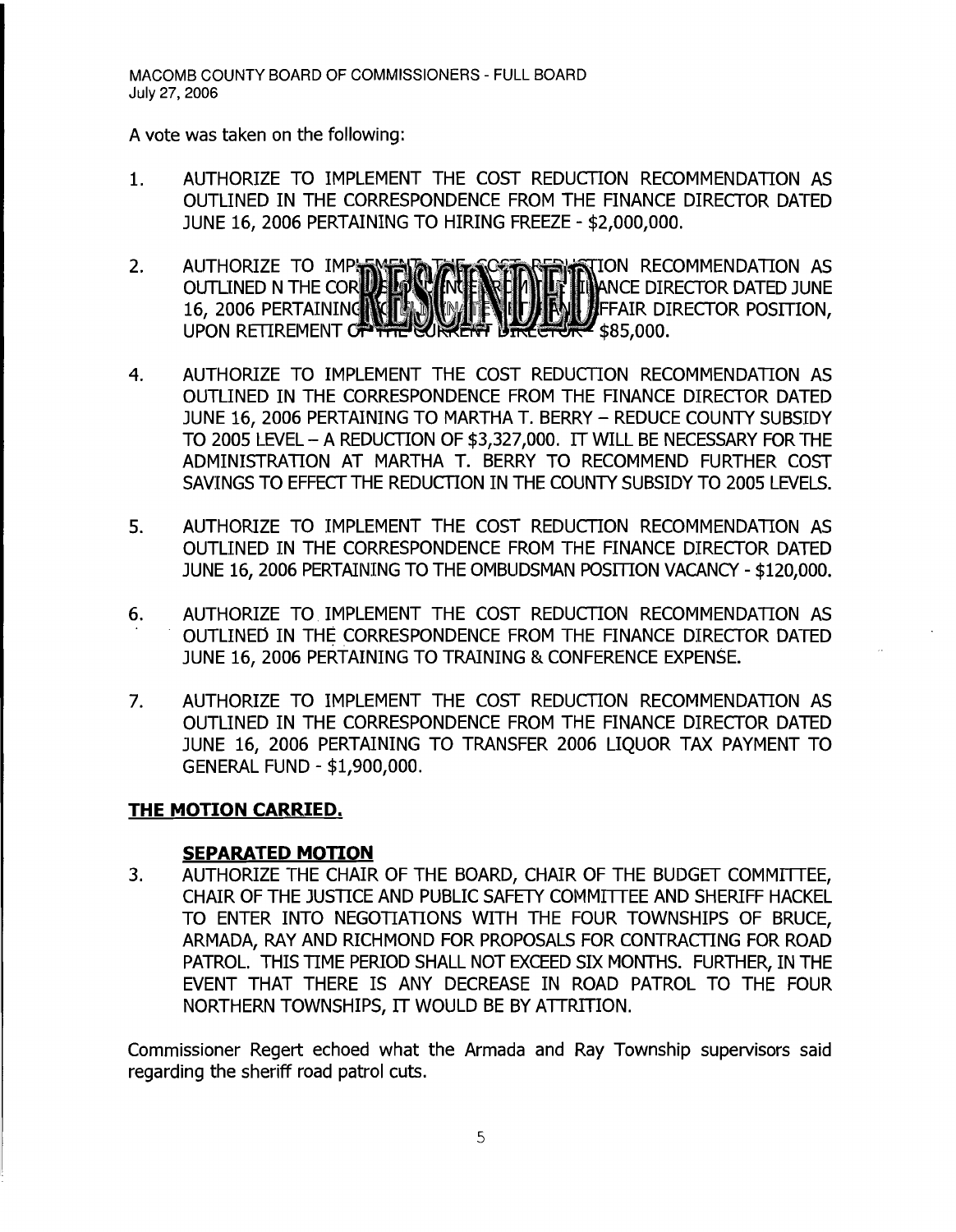A **MOTION TO AMEND** to include the language: *at no cost to the communities*, was made by Commissioner Brandenburg, supported by Commissioner Szczepanski.

Commissioner Brandenburg explained her reasons.

## **ROLL CALL VOTE**

|                          | YES | NO |
|--------------------------|-----|----|
| <b>BRANDENBURG</b>       | X   |    |
| <b>BRDAK</b>             |     | X  |
| <b>BROWN</b>             | X   |    |
| <b>CROUCHMAN</b>         |     | Χ  |
| <b>DESAELE</b>           |     | X  |
| DI MARIA                 |     |    |
| <b>DOHERTY</b>           |     | Χ  |
| <b>DUZYJ</b>             |     | Χ  |
| <b>FLYNN</b>             |     | X  |
| <b>CAMPHOUS-PETERSON</b> |     | X  |
| <b>GIELEGHEM</b>         |     | X  |
| <b>HAGGERTY</b>          |     | X  |
| <b>HILL</b>              |     | X  |
| <b>KENNARD</b>           |     | X  |
| <b>MCCARTHY</b>          |     | X  |
| <b>LUND</b>              |     | X  |
| <b>MIJAC</b>             |     | X  |
| <b>RENGERT</b>           | χ   |    |
| <b>REVOIR</b>            |     | X  |
| <b>ROCCA</b>             |     | X  |
| <b>SAUGER</b>            |     | X  |
| <b>SLINDE</b>            |     | χ  |
| <b>SWITALSKI</b>         |     | X  |
| <b>SZCZEPANSKI</b>       | χ   |    |
| <b>VOSBURG</b>           |     | χ  |
| <b>WHITE</b>             |     | X  |
| <b>TOTAL</b>             | 4   | 18 |

# **THE MOTION TO AMEND THE AGENDA FAILS.**

**THE MOTION CARRIED, with Commissioner Brandenburg voting NO.** 

# **JUSTICEAND PUBLICSAFETYCOMMITTEE - Julv 17, 2006**

The Clerk read the recommendation from the Justice and Public Safety Committee and a **MOTION** was made by Chairperson Rengert, supported by Commissioner Crouchman, to adopt the committee recommendation.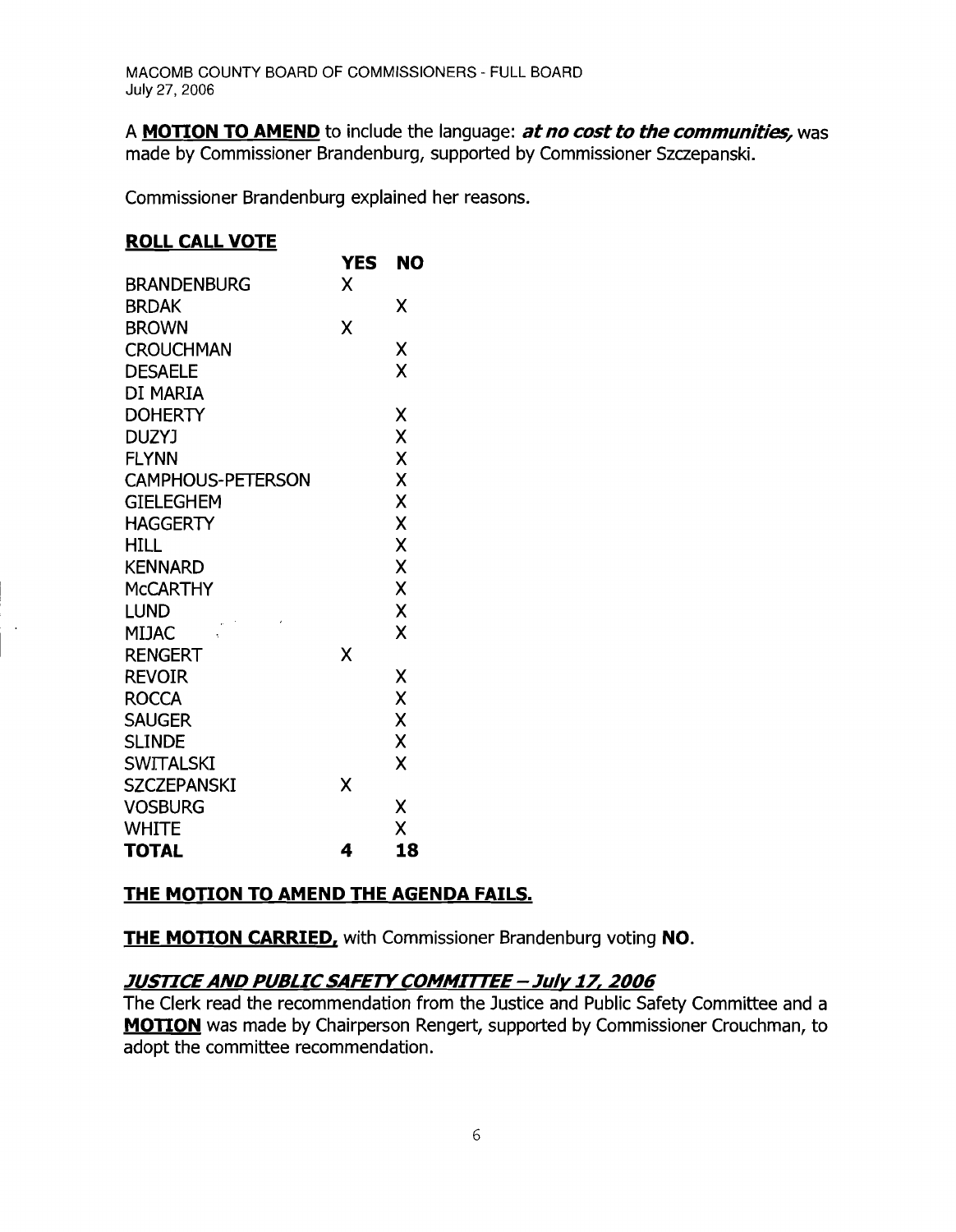1. AUTHORIZE TO FILE THE  $4^{TH}$  YEAR BYRNE GRANT APPLICATION FOR JUVENILE DRUG COURT OPERATIONS IN THE AMOUNT OF \$66,666. NO COUNTY CASH MATCH IS REQUIRED.

## **THE MOTION CARRIED.**

## **LEGISLATIVEAND ADMINISTRATIVESERVICES COMMrITEE - Julv 17, 2006**

The Clerk read the recommendations from the Legislative and Administrative Services Committee and a **MOTION** was made by Chairperson Lund, supported by Vice-Chairperson Switalski, to adopt the committee recommendations.

Commissioner DeSaele asked to separate Motion # 1. There were **NO** objections.

A vote was taken on the following:

- 2. AWARD BID 03-06, BUILDING ACCESS SECURITY SYSTEM TO THE LOWEST QUALIFIED BIDDER, DATANET SYSTEMS, INC., AT A TOTAL COST (INCLUDING ALL HARDWARE, SOFTWARE, AND LABOR) OF \$174,924.33 AND TO PURCHASE TWO HP PROLIANT SERVERS AT A TOTAL COST OF \$2,688 FOR A TOTAL PROJECT *COST*  OF \$177,612.33; AND FURTHER TO APPROVE PHASE I IN THE AMOUNT OF \$32,822.87, FUNDING AVAILABLE IN THE IT CAPITAL EQUIPMENT FUND, AND APPROVE PHASE II AND III CONTINGENT UPON FUNDING AVAILABILITY, AS OUTLINED IN CORRESPONDENCE FROM THE IT DIRECTOR.
- 3. APPROVE THE DONATION OF OUTMODED CELL PHONES TO THE SENIOR CITIZENS DEPARTMENT FOR USE IN THEIR 911 CELL PHONE PROGRAM FOR SENIOR CITIZENS.

#### **THE MOTION CARRIED.**

#### **SEPARATED MOTION**

1. APPROVE THE FOLLOWING MISCELLANEOUS DEPARTMENT REQUESTS:

ONE NEXTEL i530 FOR THE MACOMB COUNTY LIBRARY AT A ONE-TIME *COST* OF \$49.99 AND MONTHLY ACCESS CHARGE OF \$16.40; FUNDING IS AVAILABLE IN THE TELECOMMUNICATIONS FUND;

EIGHT PANASONIC TOUGHBOOK CF29 MDTs FOR THE SHERIFF AND EMERGENCY MANAGEMENT DEPARTMENT AT A COST NOT TO EXCEED \$29,792; FUNDING IS AVAILABLE IN THE EMERGENCY MANAGEMENT GRANTS FUND;

ONE DELL DIMENSION XPS600 PC FOR THE SHERIFF'S DEPARTMENT AT A COST NOT TO EXCEED \$3,435; FUNDING IS AVAILABLE IN THE IT CAPITAL EOUIPMENT ACCOUNT; AND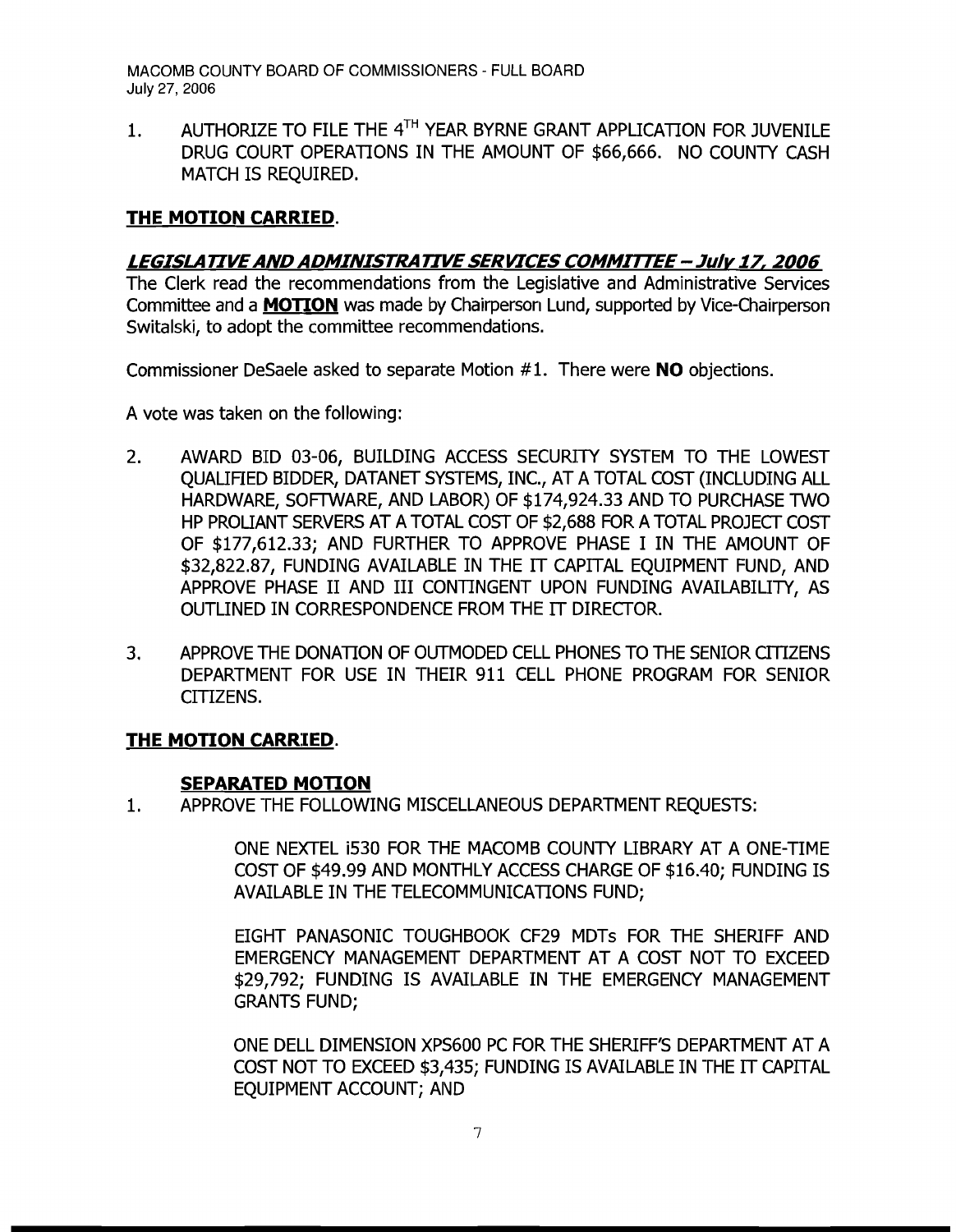> TWO NEXTEL 7520s FOR THE SHERIFF'S DEPARTMENT AT A ONE-TIME COST OF \$299.98 AND MONTHLY ACCESS CHARGE OF \$32.80; FUNDING IS AVAILABLE IN THE TELECOMMUNICATIONS FUND.

A **MOTION TO POSTPONE** was made by Commissioner Brandenburg, supported by Commissioner DeSaele.

A discussion ensued.

 $\sim 400$  km s  $^{-1}$ 

A vote was taken on the **MOTION TO POSTPONE,** and the **MOTION FAILS.** 

### **THE MOTION CARRIED.**

#### **OPERA TIONAL SERVICES COMMITTEE- July 18, 2006**

The Clerk read the recommendations from the Operational Services Committee and a **MOTION** was made by Vice-Chairperson Kennard, supported by Commissioner Brandenburg, to adopt the committee recommendations.

1. AUTHORIZE PAYMENT FOR THE WORK PERFORMED AS FOLLOWS:

| <b>COUNTY BUILDING</b><br>INTERIOR RENOVATIONS | <b>EDMUND LONDON &amp; ASSOCIATES</b> | \$2,729.71 |
|------------------------------------------------|---------------------------------------|------------|
| MARTHA T. BERRY                                | <b>EDMUND LONDON &amp; ASSOCIATES</b> | 12,838.76  |
| <b>MARTHA T. BERRY</b>                         | ELLISDON MICHIGAN                     | 32,412.57  |
| 42-2 DISTRICT COURT                            | PARTNERS IN ARCHITECTURE, PLC         | 56,421.49  |
| <b>JUVENILE JUSTICE CENTER</b>                 | PROJECT CONTROL SYSTEMS               | 28,100.00  |
| NEW PUBLIC WORKS<br><b>BUILDING</b>            | PROJECT CONTROL SYSTEMS               | 59.400.00  |

FURTHER, FUNDS ARE AVAILABLE IN THE CAPITAL BUDGET.

- 2. AUTHORIZE THE BOARD CHAIR TO SIGN THE MACOMB ORCHARD TRAIL COMMISSION EASEMENT AGREEMENT WITH DTE.
- 3. APPROVE THE APPLICATION FOR CORRIDOR USE/ACCESS PERMIT AND PROCEDURES FOR THE MACOMB ORCHARD TRAIL.
- 4. AUTHORIZE THE SALE OF COUNTY OWNED PROPERTY LOCATED ON ROY STREET (PARCEL NUMBER14-15-454-012) IN THE CITY OF ST. CLAIR SHORES TO MR. ALBERT BERNARD IN THE AMOUNT OF \$1,111.00.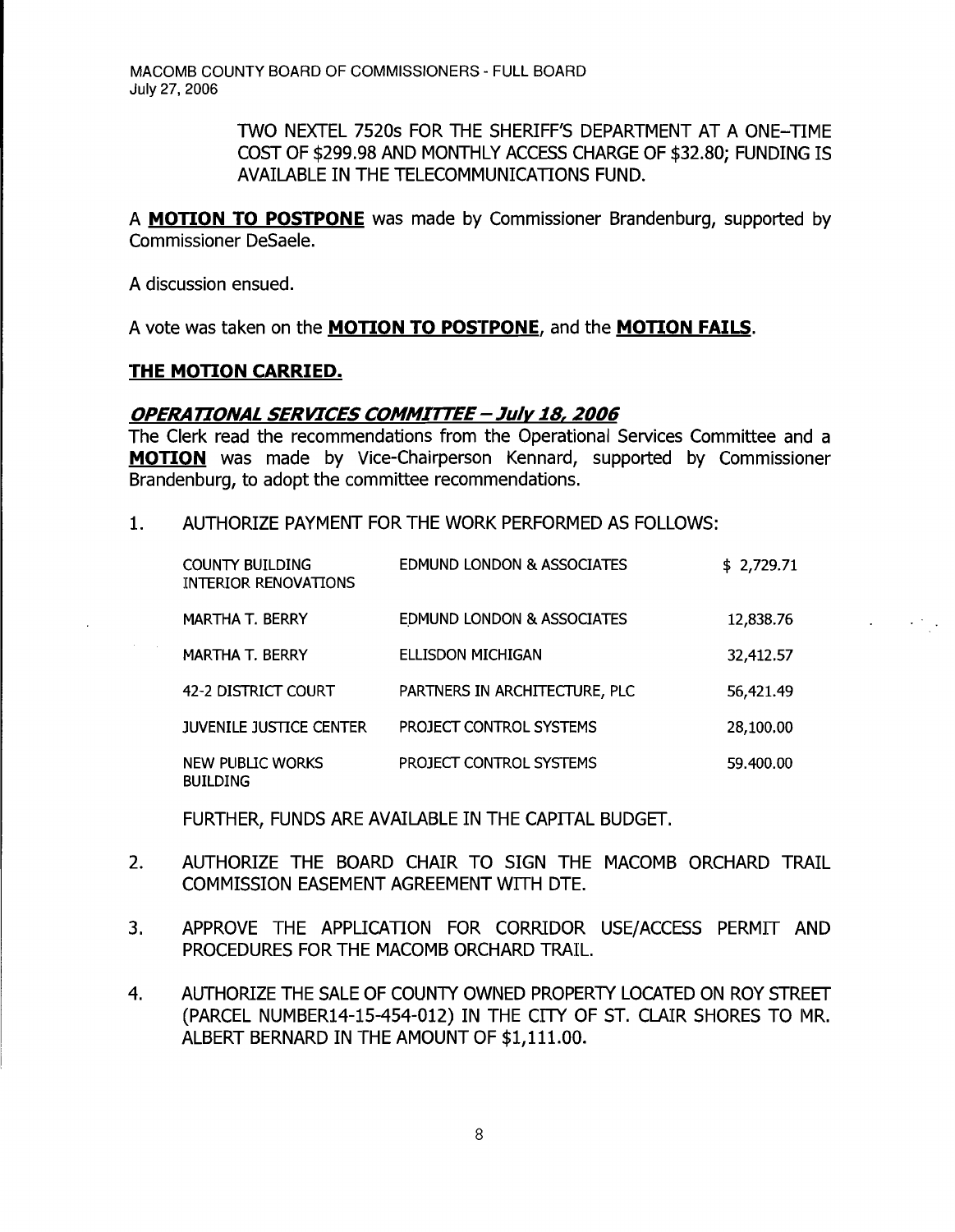- 5. AUTHORIZE THE PURCHASING DEPARTMENT TO GO OUT FOR BIDS FOR THE CONVERSION OF TWO INTERVIEW ROOMS AT THE JAIL INTO HIGH OBSERVATION CELLS, WITH BIDS TO BE BROUGHT TO THE COMMITTEE FOR REVIEW AND APPROVAL.
- 6. CONCUR WITH THE PURCHASING MANAGER AND APPROVE THE FOLLOWING COPIER PURCHASES:

ONE CANON IR7086 DIGITAL COPY SYSTEM FOR THE COUNTY PROSECUTOR'S OFFICE FROM OUR CONTRACTED VENDOR, IKON OFFICE SOLUTIONS, WITH STATE OF MICHIGAN PRICING OF 416,828.00; FUNDS ARE AVAILABLE IN THE CONVENIENCE COPIER FUND;

ONE KODAK PROSTAR ARCHIVE PROCESSOR FOR THE PURCHASING DEPARTMENT ARCHIVE/MICROFILM IN THE AMOUNT OF \$20,475.00 FROM DSS CORPORATION; FUNDS ARE AVAILABLE IN THE CAPITAL EQUIPMENT ACCOUNT AND

ONE CANON IMAGERUNNER 7105 DIGITAL COPIER/PRINTER FOR \$41,569.00, ONE CANON IMAGERUNNER 7095 DIGITAL COPIER/PRINTER FOR \$32,406.00 AND ONE IKON CPP500 PRODUCTION COLOR COPIER/PRINTER FOR \$31,700.00 FOR THE PURCHASING DEPARTMENT PRINT SHOP; PURCHASE IS FROM OUR CONTRACTED VENDOR, IKON OFFICE SOLUTIONS WITH STATE OF MICHIGAN PRICING; FUNDS ARE AVAILABLE IN THE CONVENIENCE COPIER FUND.

## **THE MOTION CARRIED**

#### **PLANNINGAND ECONOMIC DEVELOPMENT COMMITTEE - JULY18, 2006**

The Clerk read the recommendations from the Planning and Economic Development Committee and a **MOTION** was made by Chairperson Vosburg, supported by Vice-Chairperson Duzyj, to adopt the committee recommendations.

- 1. AUTHORIZE THE PLANNING AND ECONOMIC DEVELOPMENT DEPARTMENT RECOMMENDATIONS, INCLUDING THE REPROGRAMMING OF CDBG FUNDS FROM SLOW MOVING PROJECTS, TO EXPEDITE IMPLEMENTATION OF THE CDBG PROGRAM OVERALL, AND PREVENT A LOSS OF FUNDING.
- 2. AWARD HOME FUNDS IN THE AMOUNT OF \$378,000 TO SPRINGHILL HOUSING CORPORATION SO THAT IT MAY ACQUIRE RENTAL HOUSING UNITS FOR PERSONS WITH SPECIAL NEEDS, AND AUTHORIZE THE PLANNING AND ECONOMIC DEVELOPMENT DEPARTMENT TO PREPARE A CONTRACT COMMITTING THESE FUNDS TO THE ORGANIZATION.
- 3. AUTHORIZE THE PLANNING AND ECONOMIC DEVELOPMENT DEPARTMENT TO SEEK BIDS TO COMPLETE A PLAN AND ENGINEERING COSTS TO DEVELOP THE GAPS IN THE STONY CREEK PARK TO METRO BEACH PARK TRAIL. FUNDING IS SECURED THROUGH THE GREENWAYS INITIATIVE OF SOUTHEAST MICHIGAN.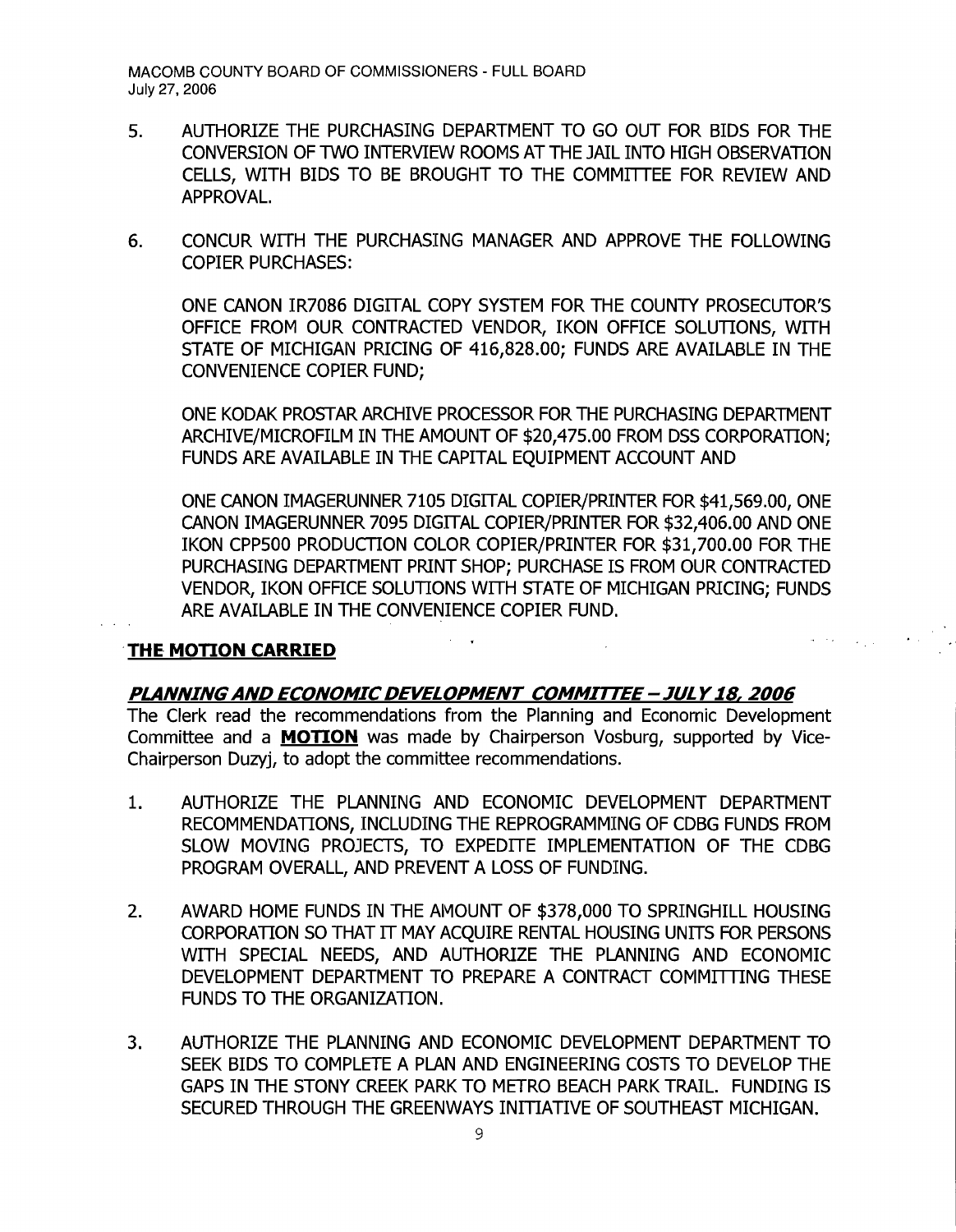> PROJECT WILL NOT EXCEED THE \$60,000 GRANT PROVIDED BY THE GREENWAYS INITIATIVE.

## **THE MOTION CARRIED.**

## **SENIOR CITIZENS COMMIrrEE- JUtY 19, 2006**

The Clerk read the recommendations from the Senior Citizens Committee and a **MOTION**  was made by Chairperson Switalski, supported by Vice-Chairperson Rocca, to adopt the committee recommendations.

Commissioners' Brandenburg and Flynn asked to separate Motion #1. There were **NO**  objections.

A vote was taken on the following:

- 2. ACCEPT TWO DONATION CHECKS TOTALING \$207.50 FROM RMS COMMUNICATIONS GROUP. DONATION WILL BE DEPOSITED INTO THE SPECIAL NEEDS ADMINISTRATION FUND FOR FUTURE PURCHASE OF A NEW HP LASER JET PRINTER (TOTAL COST \$1,468.53, PLUS LINE DROP OF \$250).
- 3. APPROVE ONE-YEAR EXTENSION OF THREE-YEAR CONTRACT FOR STRONG FAMILY SAFE CHILDREN PROGRAM (AS OF OCTOBER 1, 2006, SFSC WILL BE IN ITS FOURTH YEAR).

## **THE MOTION CARRIED.**

#### **SEPARATED MOTION**

1. ADOPT THE PROPOSAL FOR MACOMB COUNTY DENTAL DISCOUNT PROGRAM THROUGH BENEFIT CONTROL METHODS.

Commissioner Brandenburg will be voting **NO,** this item should have gone out for bid.

Questions were put forth to the Director of Senior Services Department, Angela Willis.

A **MOTION TO REFER** back to committee was made by Commissioner Brown, supported by Commissioner Flynn.

A lengthy discussion ensued.

A vote was taken on the **MOTION TO REFER,** and the **MOTION FAILS.**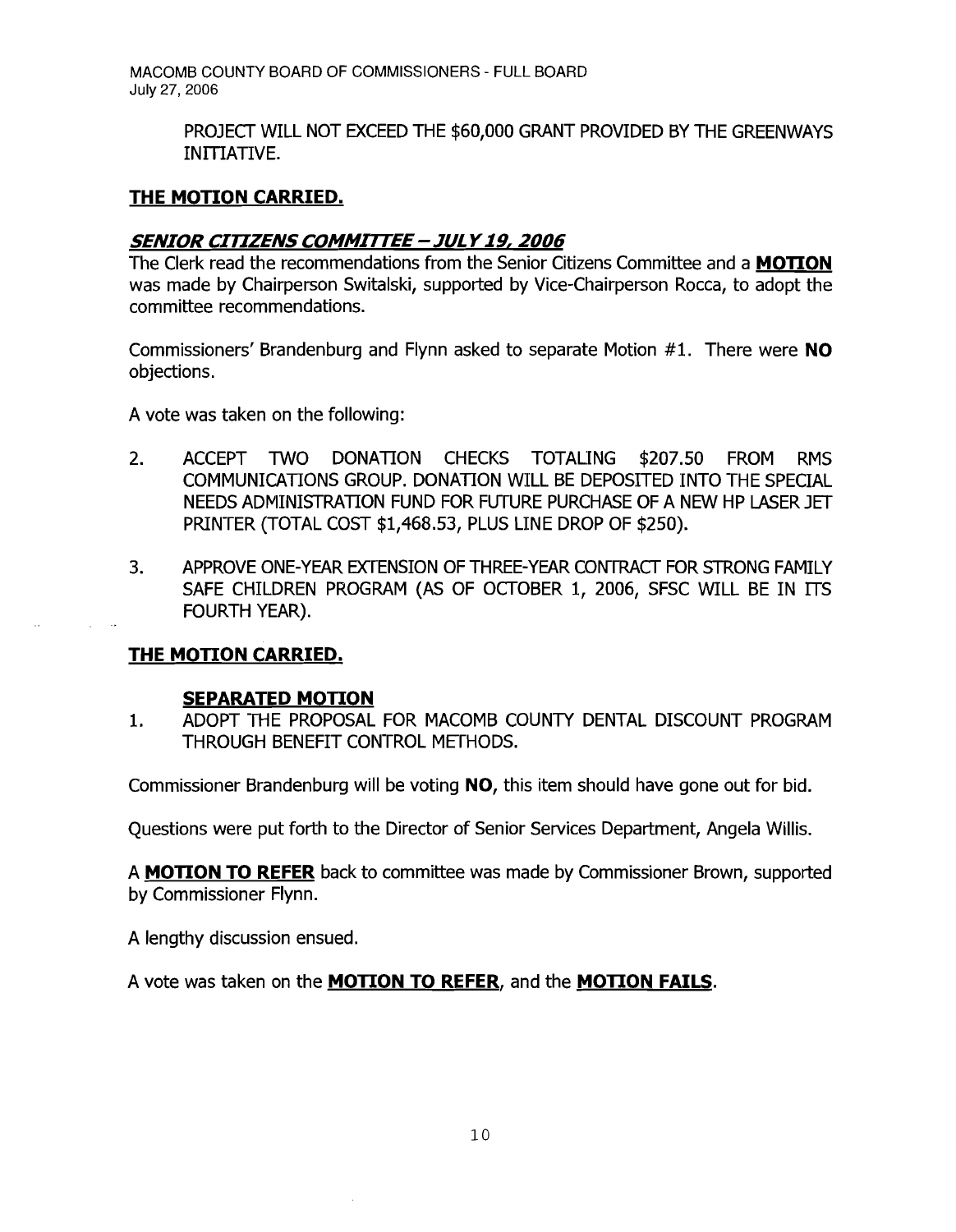## **ROLL CALL VOTE ON ORIGINAL MOTION**

|                          | <b>YES</b> | <b>NO</b> |
|--------------------------|------------|-----------|
| <b>BRANDENBURG</b>       |            | Χ         |
| <b>BRDAK</b>             | Χ          |           |
| <b>BROWN</b>             | X          |           |
| <b>CROUCHMAN</b>         | X          |           |
| <b>DESAELE</b>           | X          |           |
| DI MARIA                 | X          |           |
| <b>DOHERTY</b>           | X          |           |
| <b>DUZYJ</b>             | X          |           |
| <b>FLYNN</b>             | Χ          |           |
| <b>CAMPHOUS-PETERSON</b> | X          |           |
| <b>GIELEGHEM</b>         | X          |           |
| <b>HAGGERTY</b>          | Χ          |           |
| HILL                     | X          |           |
| <b>KENNARD</b>           | X          |           |
| <b>MCCARTHY</b>          | Χ          |           |
| <b>LUND</b>              | X          |           |
| <b>MIJAC</b>             | X          |           |
| <b>RENGERT</b>           | Χ          |           |
| <b>REVOIR</b>            |            | Χ         |
| <b>ROCCA</b>             | Χ          |           |
| <b>SAUGER</b>            | X          |           |
| <b>SLINDE</b>            | X          |           |
| <b>SWITALSKI</b>         | X          |           |
| <b>SZCZEPANSKI</b>       | X          |           |
| <b>VOSBURG</b>           | X          |           |
| <b>WHITE</b>             | X          |           |
| <b>TOTAL</b>             | 24         | 2         |

## **THE MOTION PASSES.**

# **HEALTH SERVICES COMMITTEE - July** *20,* **2006**

The Clerk read the recommendation from the Health Services Committee and a **MOTION**  was made by Chairperson Gieleghem, supported by Commissioner Brdak, to adopt the committee recommendation.

 $\label{eq:2.1} \frac{1}{2}\sum_{i=1}^n\frac{1}{2}\left(\frac{1}{2}\sum_{i=1}^n\frac{1}{2}\sum_{i=1}^n\frac{1}{2}\sum_{i=1}^n\frac{1}{2}\sum_{i=1}^n\frac{1}{2}\sum_{i=1}^n\frac{1}{2}\sum_{i=1}^n\frac{1}{2}\sum_{i=1}^n\frac{1}{2}\sum_{i=1}^n\frac{1}{2}\sum_{i=1}^n\frac{1}{2}\sum_{i=1}^n\frac{1}{2}\sum_{i=1}^n\frac{1}{2}\sum_{i=1}^n\frac{1}{2}\sum$ 

1. SEND A LETTER TO ALL ELECTED OFFICIALS IN WASHINGTON, D.C., THE STATE DELEGATION FROM MACOMB AND ANY OTHER APPROPRIATE INDIVIDUALS REQUESTING FUNDING SUPPORT FOR WATER QUALITY EFFORTS IN THE REGION, INCLUDING THE WATER MONITORING SYSTEM.

## **THE MOTION CARRIED.**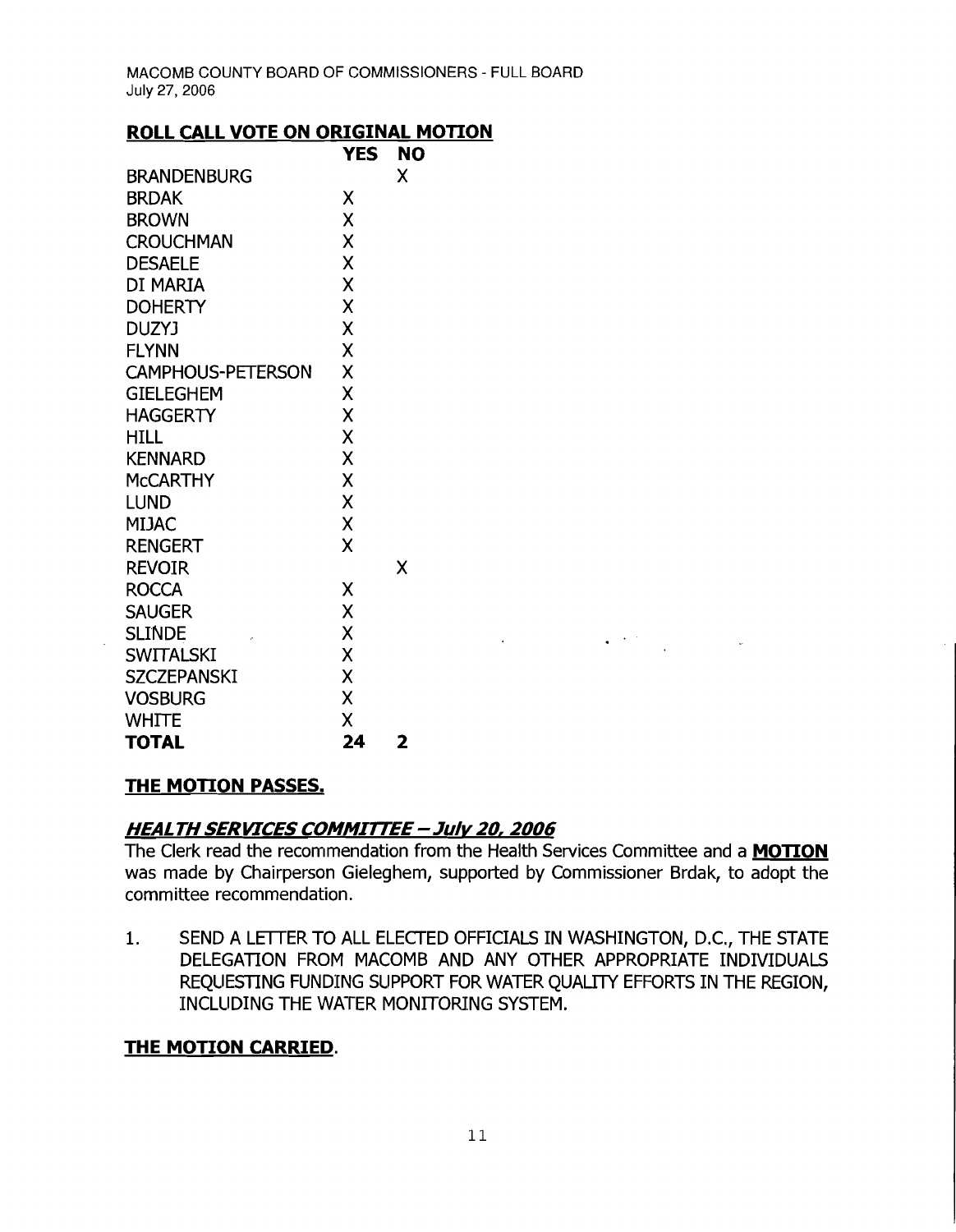## **ADDED AGENDA ITEM**

2. APPROVE FLU SHOTS IN THE COMMISSIONERS DISTRICTS FOR SENIOR OUTREACH PROGRAMS IF FLU VACCINE IS AVAILABLE.

## **THE MOTION CARRIED.**

#### **PERSONNEL COMMIrrEE -July** 24, **2006**

The Clerk read the recommendations from the Personnel Committee and a **MOTION** was made by Chairperson Mijac, supported by Vice-Chairperson Crouchman, to adopt the committee recommendations.

Commissioner Sauger asked to separate Motion #1. There were **NO** objections.

A vote was taken on the following:

2. APPROVE THE SELECTION OF VENDORS FOR DIVERSITY AND SUPERVISORY TRAINING AS FOLLOWS: THE CHAMPION SERVICES GROUP, INC. (DIVERSITY TRAINING) AT A COST OF \$32,300 AND LOORAM AND ASSOCIATES (SUPERVISORY TRAINING) AT A COST OF \$40,000.

#### **THE MOTION CARRIED.**

## **SEPARATED MOTION**

... 1. APPROVE IMPLEMENTATION OF THE HIRING FREEZE APPROVED BY THE BOARD. OF COMMISSIONERS ON JULY 27, 2006 AS OUTLINED, WITH THE DELETION OF THE SECOND BULLET.

A **MOTION TO AMEND** to include the second bullet back into the motion, was made by Commissioner Vosburg, supported by Commissioner Sauger. (Second Bullet is as follows: No vacant positions will be filled through promotions)

Ted Cwiek explained what the second bullet means.

A discussion ensued.

#### **ROLL CALL VOTE ON AMENDMENT**

| <b>YES</b> | <b>NO</b> |
|------------|-----------|
| X          |           |
| X          |           |
| X          |           |
| X          |           |
| X          |           |
|            |           |
|            | X         |
|            | X         |
| x          |           |
|            |           |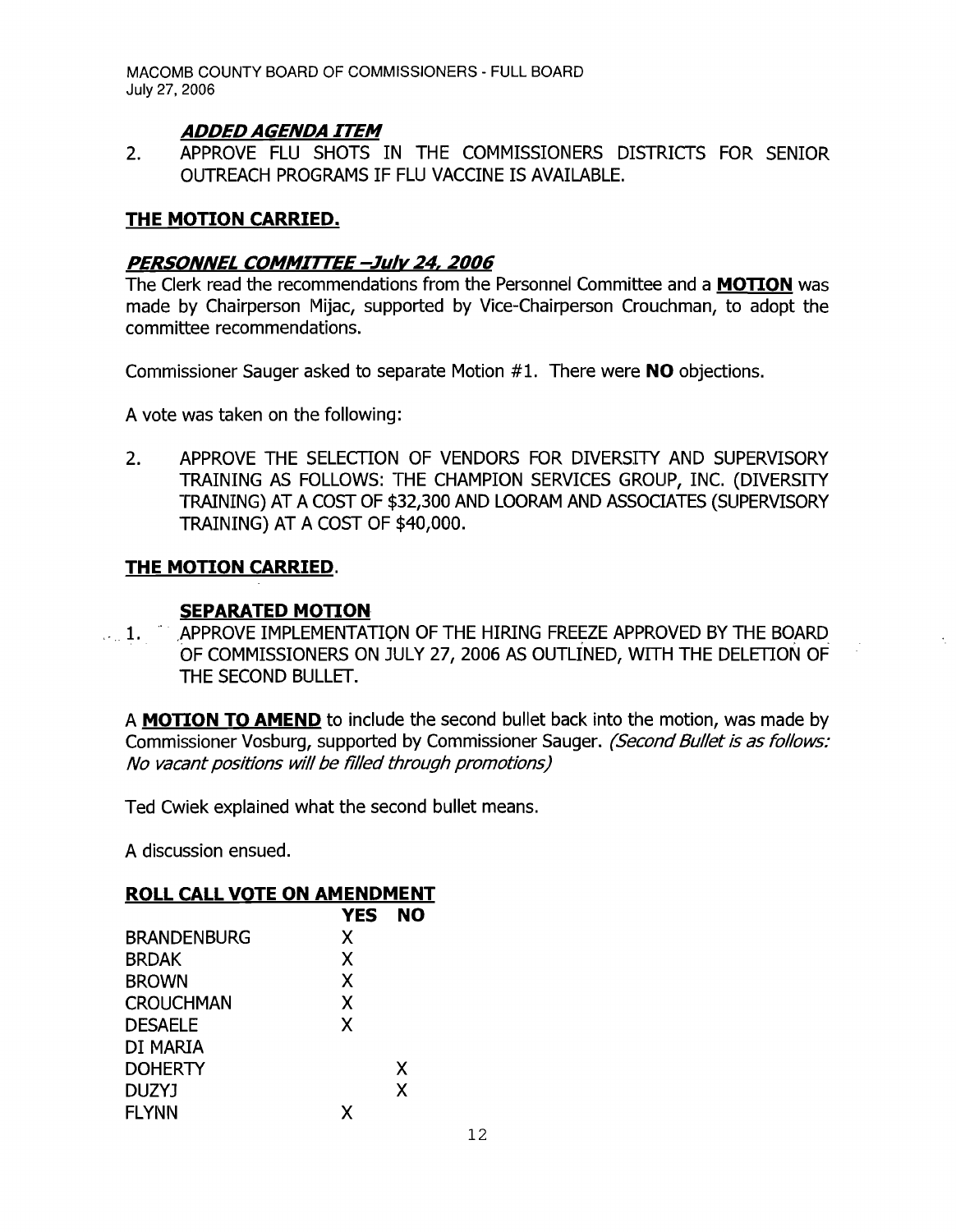| <b>CAMPHOUS-PETERSON</b> | Х  |   |
|--------------------------|----|---|
| GIELEGHEM                | Χ  |   |
| HAGGERTY                 | Χ  |   |
| HILL                     | Χ  |   |
| KENNARD                  | X  |   |
| McCARTHY                 | Χ  |   |
| <b>LUND</b>              | X  |   |
| MIJAC                    | X  |   |
| RENGERT                  | X  |   |
| Revoir                   | X  |   |
| ROCCA                    | X  |   |
| <b>SAUGER</b>            | X  |   |
| <b>SLINDE</b>            | X  |   |
| <b>SWITALSKI</b>         | X  |   |
| <b>SZCZEPANSKI</b>       | X  |   |
| <b>VOSBURG</b>           | X  |   |
| WHITE                    | X  |   |
| <b>TOTAL</b>             | 23 | 2 |
|                          |    |   |

## **THE MOTION TO AMEND PASSES.**

## **SEPARATED MOTION AS AMENDED**

**2.** APPROVE IMPLEMENTATION OF THE HIRING FREEZE APPROVED BY THE BOARD OF COMMISSIONERS ON JULY 27, 2006 AS OUTLINED, WITH THE INCLUSION **OF THE SECOND BULLET.** 

## **THE MOTION CARRIED AS AMENDED.**

 $\bullet$  Ted Cwiek indicated to the board that he would be compiling a report on the hiring freeze and positions each month to present to the Personnel Committee.

## **BUDGETCOMMIrrEE-** *Julv2s' 2006*

The Clerk read the recommendations from the Budget Committee and a **MOTION** was made by Chairperson Crouchman, supported by Vice-Chairperson Revoir, to adopt the committee recommendations.

Commissioner Gieleghem asked to separate Motion #4. There were **NO** objections.

A vote was taken on the following:

1. RESCIND THE ACTION THAT WAS PREVIOUSLY TAKEN AT THE JUNE 23, 2006 BUDGET COMMITTEE MEETING REGARDING THE ELIMINATION OF THE VETERANS' AFFAIRS DIRECTOR POSITION, UPON RETIREMENT OF THE CURRENT DIRECTOR.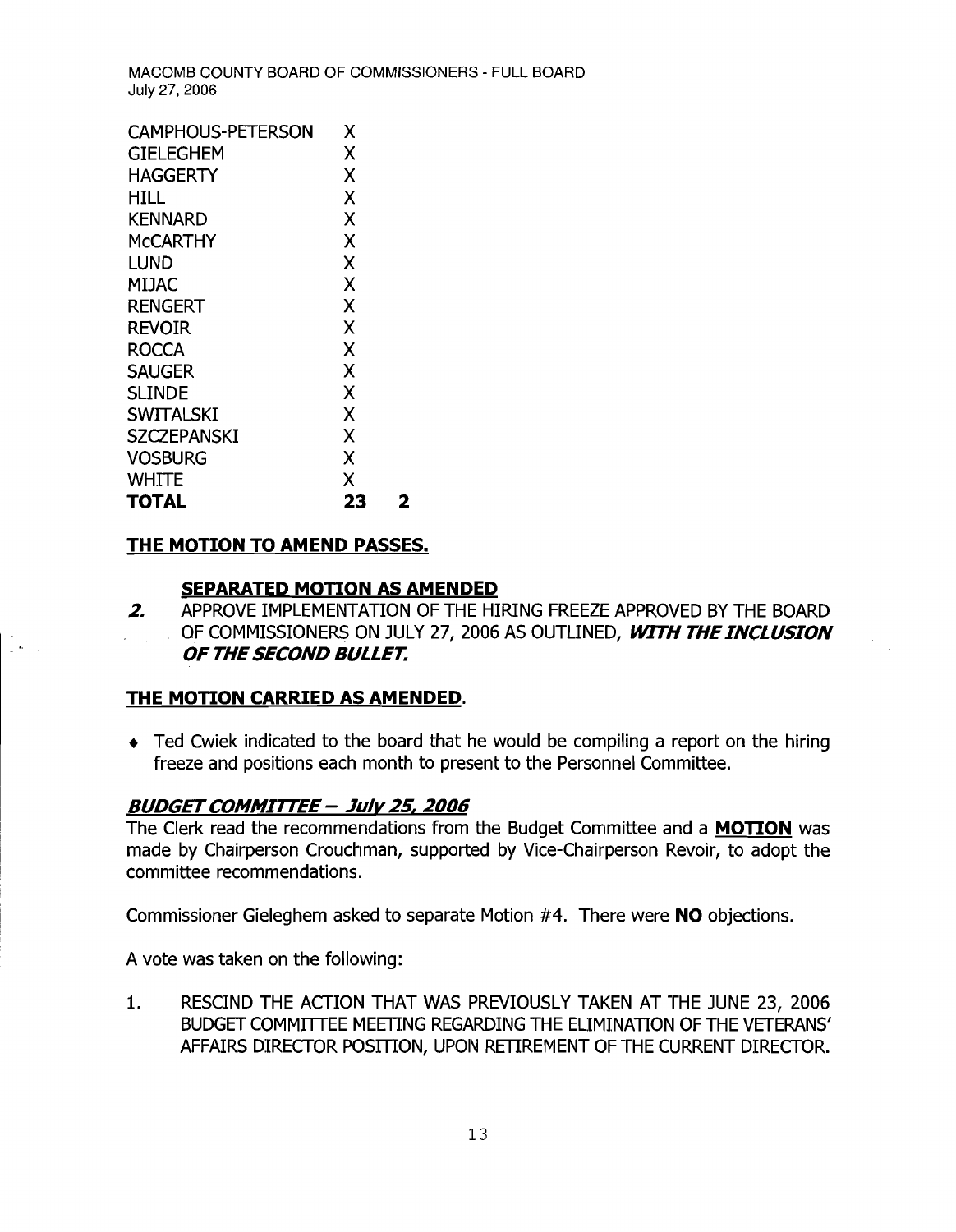- 2. APPROVE AN INCREASE IN PARKING FEES TO \$16 PER MONTH FOR EMPLOYEE RESERVED SPACES, \$4 PER DAY FOR PUBLIC SPACES, AND \$30.85 PER MONTH FOR UNDERGROUND RESERVED SPACES. FURTHER, TO INCREASE THE PARKING RATE FOR THE FIVE (5) NON-EMPLOYEE RESERVED SPACES FROM \$16 TO \$32.00 PER MONTH. FURTHER, TO REQUEST THAT THE FINANCE DEPARTMENT COME BACK WITH A REPORT ON THE RESERVED SPACES. FURTHER, TO REVIEW PARKING RATES ANNUALLY.
- 3. APPROVE CONTINUATION OF TREATMENT SERVICES FOR THE CIRCUIT COURT -JUVENILE DIVISION, JUVENILE SEX OFFENDER RE-ENTRY PROGRAM (JSORP) WITH \$83,200 FROM THE STATE CHILDCARE FUND AND \$83,200 COUNTY CASH MATCH BEGINNING OCfOBER 1, 2006. FURTHER, FUNDS ARE CONTAINED IN THE GENERAL FUND BUDGET.

## **THE MOTION CARRIED.**

#### **SEPARATED MOTION**

4. AWARD THE MORGUE PROJECT TO THE LOW-BIDDER, CMA CONSTRUCTION SERVICES, INC., IN THE AMOUNT OF 41,578,900 AS RECOMMENDED BY THE ARCHITECf, EDMUND LONDON & ASSOCIATES, INC. FUNDS FOR THIS PROJECf ARE AVAILABLE IN THE CAPITAL BUDGET. FURTHER, TO AUTHORIZE STAFF TO ENTER INTO A CONTRACf WITH THE LOWEST BIDDER CONTINGENT UPON SATISFACTION OF PREVAILING WAGE AND LABOR HARMONY AGREEMENTS. FURTHER, TO AUTHORIZE STAFF TO \$EEK THE SECOND LOWEST BIDDER, IF ENTER THIS INTERNATION CONTRIGUES IN THE ESTABLE SERVERT SONTHIGHT STONE.<br>SATISFACTION OF PREVAILING WAGE AND LABOR HARMONY AGREEMENTS.<br>FURTHER, TO AUTHORIZE STAFF TO SEEK THE SECOND LOWEST BIDDER, IF<br>NECESSARY.

Commissioner Gieleghem inquired whether awarding this bid, the contractor will be complying with the prevailing wage and labor harmony agreements.

Lynn Arnott-Bryks indicated they are in agreement.

#### **THE MOTION CARRIED.**

#### **FINANCE COMMIrrEE- Julv 26, 2006**

The Clerk read the recommendations from the Finance Committee and a **MOTION** was made by Chairperson Slinde, supported by Vice-Chairperson DiMaria, to adopt the committee recommendations.

The following **NO** votes were recorded from committee on the contraceptive bills: Brandenburg, Revoir and Szczepanski.

1. APPROVE THE MONTHLY BILLS (WITH CORRECTIONS, DELETIONS AND/OR ADDENDA) AND AUTHORIZE PAYMENT; FURTHER, TO APPROVE THE PAYROLL IN THE TOTAL AMOUNT OF \$15,587,471.61, WITH NECESSARY MODIFICATIONS TO THE APPROPRIATIONS.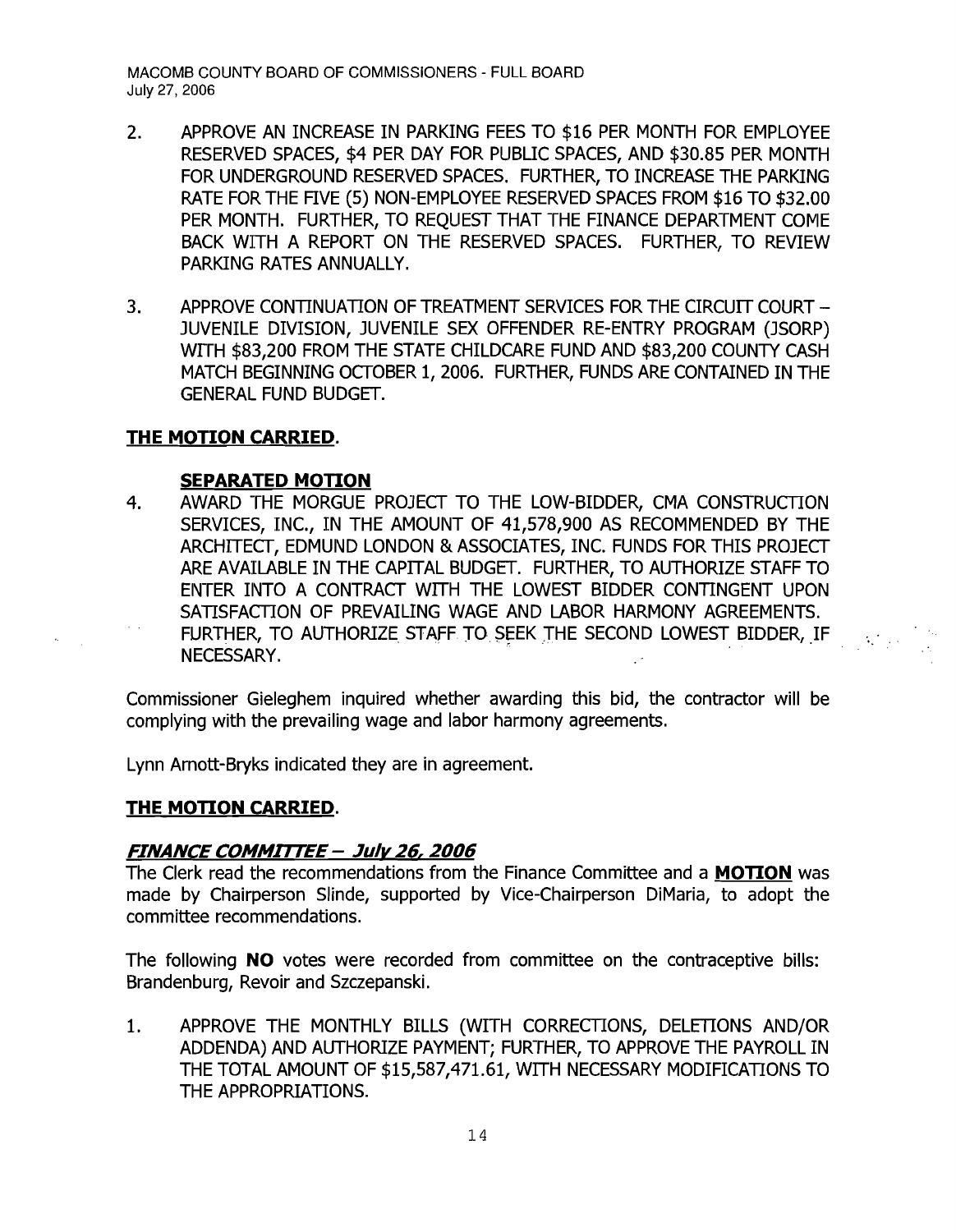- 2. CONCUR IN THE RECOMMENDATION OF CORPORATION COUNSEL REGARDING THE CLAIM OF JAMES JENKINS.
- 3. CONCUR IN THE RECOMMENDATION OF OUTSIDE LEGAL COUNSEL AND CORPORATION COUNSEL REGARDING HILLSIDE PRODUCITONS, ET AL V MACOMB COUNTY BOARD OF COMMISSIONERS, ET AL.

#### **THE MOTION CARRIED**

## **RESOLUTIONS/TRIBUTES**

A **MOTION** was made by Commissioner Duzyj, supported by Commissioner Flynn, to adopt the Resolutions and Tributes in their entirety.

- Res. No. 06-57 Honoring Leonard Virginia Furton  $-50<sup>th</sup>$  Wedding Anniversary (offered by Vosburg; recommended by Budget Committee on 6/23/06)
- Res. No. 06-58 Requesting the Michigan State University College of Osteopathic Medicine to locate its Southeastern Michigan Satellite Campus in Macomb County (offered by Gieleghem and Lund; recommended by LAS Committee on 7/17/06)
- Res. No. 06-60 Declaring September  $17 23$ , 2006 as Constitution Week in Macomb County (offered by White)  $\sqrt{s}$

# **THE MOTION CARRIED.**

#### **ITEMS WAIVED TO FULL BOARD BY COMMUNITY SERVICES COMMITTEE CHAIR:**

- a) A **MOTION** WAS MADE BY COMMISSIONER FLYNN, SUPPORTED BY COMMISSIONER MCCARTHY, TO AUTHORIZE MSU EXTENSION TO ACCEPT THE LOCAL INITIATIVE SUPPORT CORPORATION, DETROIT'S METRO DETROIT REGIONAL INVESTMENT INITIATIVE GRANT, AND THE **MOTION CARRIED.**
- b) A **MOTION** WAS MADE BY COMMISSIONER FLYNN, SUPPORTED BY COMMISSIONER McCARTHY, TO AUTHORIZE MSU EXTENSION TO ACCEPT METRO DETROIT'S PROMISE COLLABORATIVE GRANT, AND THE **MOTION CARRIED.**

#### **REOUEST TO PURCHASE PREVIOUS SERVICE TIME**

A **MOTION** WAS MADE BY COMMISSIONER REVOIR, SUPPORTED BY COMMISSIONER SUNDE, TO APPROVE REQUEST BY SHARON LANDSBERG TO PURCHASE PRIOR SERVICE TIME, AND THE **MOTION CARRIED.**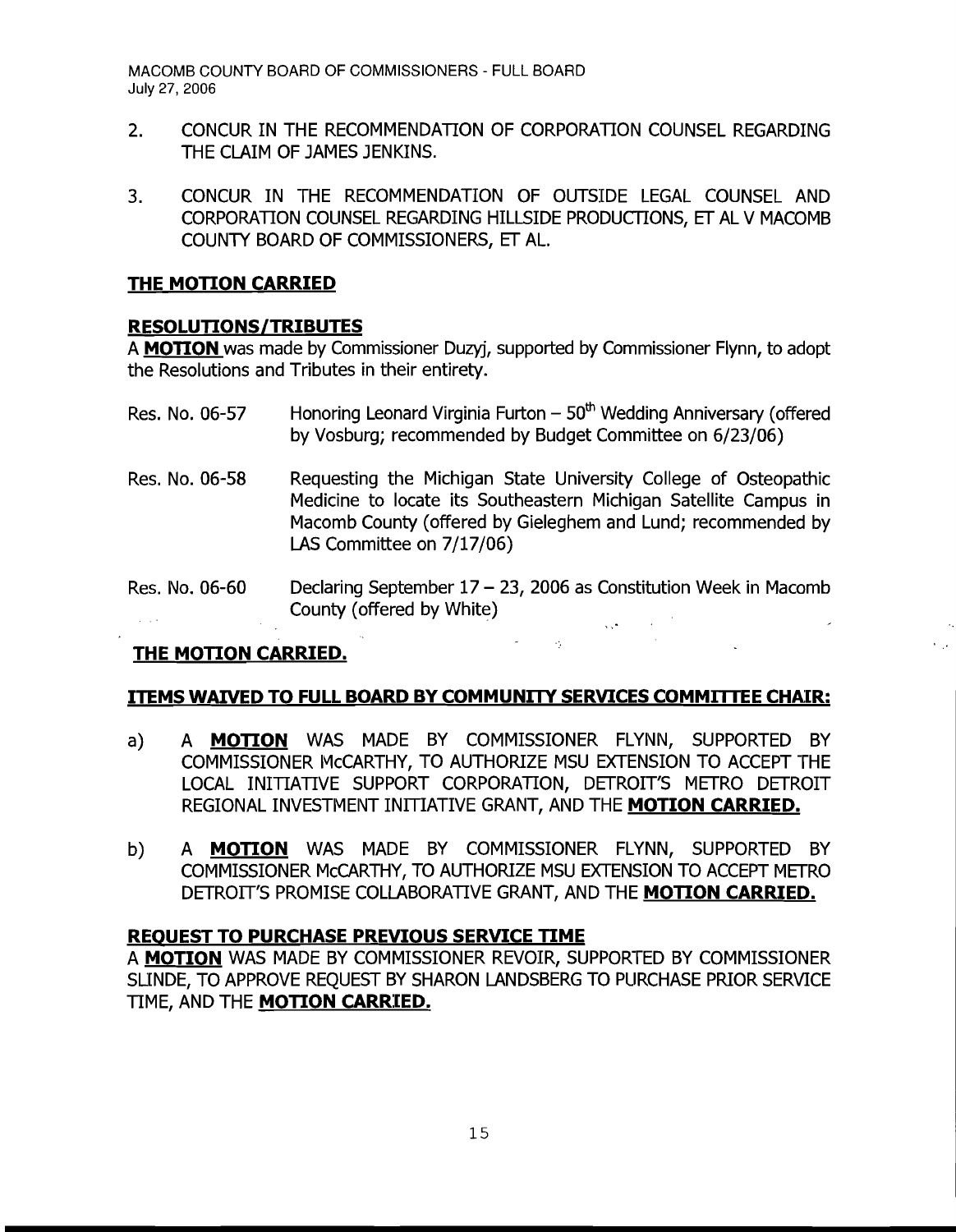## **APPOINTMENTS**

## a) **AREA AGENCY ON AGING l-B**

A **MOTION** WAS MADE BY COMMISSIONER FLYNN, SUPPORTED BY COMMISSIONER SLINDE, TO APPOINT COMMISSIONER JON SWITALSKI TO THE AREA AGENCY ON AGING 1-B, DUE TO THE RESIGNATION OF COMMISSIONER BOB GIBSON, AND THE **MOTION CARRIED.** 

## b) **ECONOMIC DEVELOPMENT CORPORATION**

A **MOTION** WAS MADE BY COMMISSIONER BRANDENBURG, SUPPORTED BY COMMISSIONER CAMPHOUS-PETERSON, TO APPOINT ARTHUR MULLEN TO REPLACE KENT KUKUK (DUE TO RESIGNATION) TO THE ECONOMIC DEVELOPMENT CORPORATION, TERM ENDING 7/31/2001, AND THE **MOTION CARRIED.** 

#### **NEW BUSINESS**

Commissioner Brandenburg inquired of the status of the Public Works Building.

Commissioner Lund announced the Legislative and Administrative Services Committee is going to start studying the possibility of a county executive. The goal is to issue a report concerning a county executive. The goal will not be to take any action, the goal will not be to come up with proposals. The goal is fact finding to get the information out on all sides.

Commissioner Revoir, as member of the Drain Board, informed Commissioner Brandenburg there is progress being made on the Public Works building.

Commissioner Flynn stated the position of director at Veterans' Affairs was not being cut, it was simply being moved to another department. Not happy to hear the Veterans' Department is 6 weeks backlog.

Commissioner Szczepanski praised Chair White for her quick action pertaining to the Veterans' Affairs Department and the director position.

#### **PUBLIC PARTICIPATION**

## **Patrick Daniels, President, American Vietnam Veterans' Chapter154 23003 Lambrech, Eastpointe**

Thanked the board for reconsidering Mr. Weaver's position. Also indicated that Frank Taylor could not accomplish what Mr. Weaver does because he is not a veteran and could not relate to veterans. Invited the commissioners to visit the Veterans' Support Center at 16945 12 Mile Road in Roseville, which is run by the Vietnam Veterans' of America. He gave everyone a thought to take home tonight, "American is the land of the free, because of the brave."